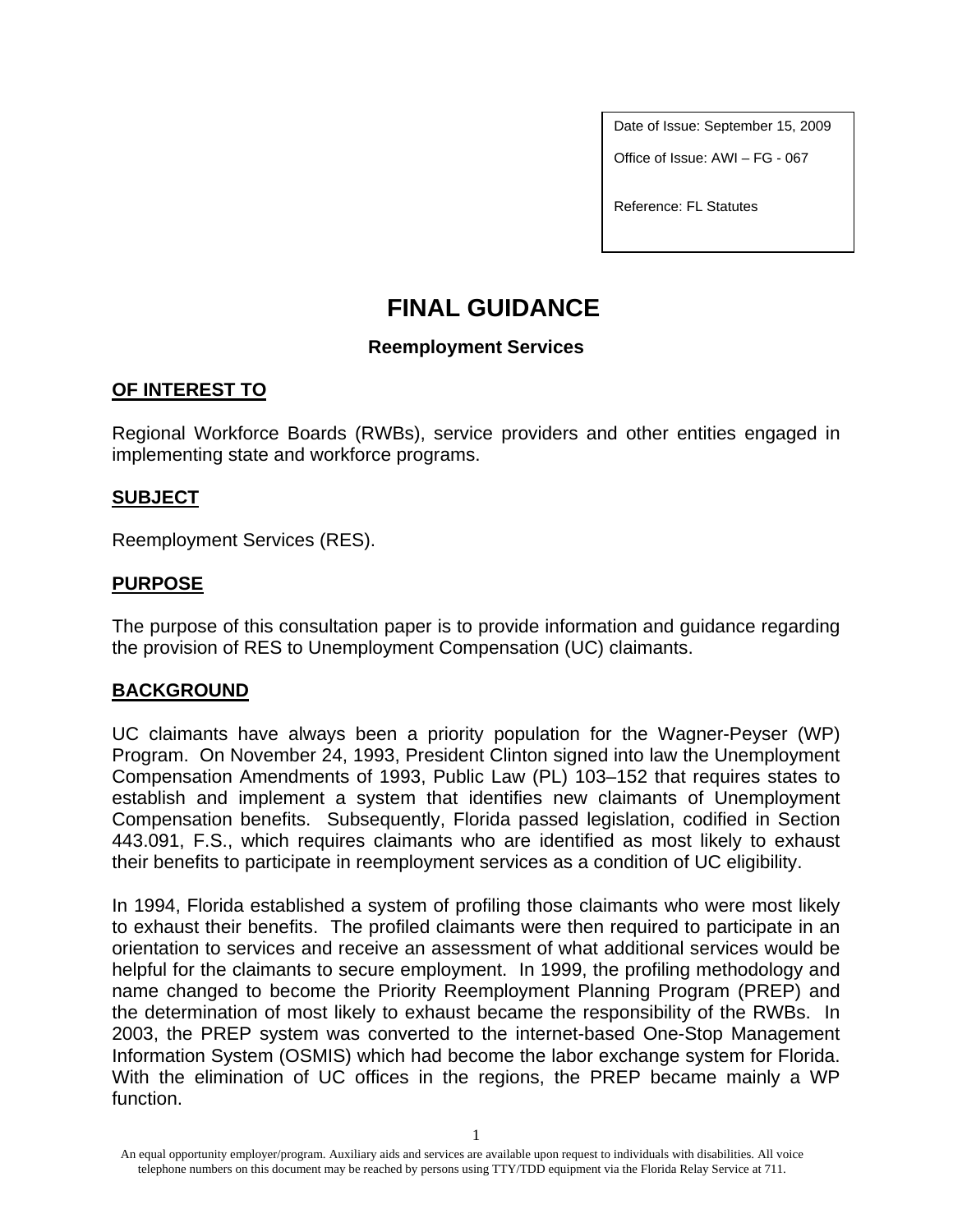In 2005, Florida was one of 18 states chosen to pilot the Reemployment and Eligibility Assessment (REA) program which created a comparison group of claimants receiving PREP services and claimants having no specialized reemployment services. Certain services mandated by REA such as an assessment and the provision of labor market information are used to construct an Employability Development Plan (EDP) for each participant. Florida continues to embrace REA and is currently expanding the program.

The American Recovery and Reinvestment Act of 2009 (ARRA) was signed into law on February 17, 2009 and provided an economic stimulus package which included additional funding for WP and RES. Training and Employment Guidance Letter (TEGL) 14-08 specifies RES program requirements and contains suggested strategies for providing services to claimants under ARRA.

The following consultation paper provides the state's interpretation of the federal guidance contained in TEGL 14-08 and gives specifics for incorporating that federal guidance into the reemployment services currently being offered in the One-Stop Career Centers. The paper is divided into sections based on the TEGL interpretation and a breakout of current and expected program component categories and the services needed in each category.

### **Program Guidance**

USDOL currently captures and tracks performance for reemployment services. This guidance is intended to establish an overarching strategy for reemployment services designed to ensure that the state's workforce system, as a whole, meets the USDOL performance expectations that individuals receiving unemployment compensation benefits are assisted in quickly returning to employment. The ARRA requires that UC claimants be provided intensive, staff assisted services above and beyond traditional Wagner Peyser assistance. USDOL is also closely monitoring states to ensure this occurs. It is required that such intensive, staff assisted reemployment services continue at some level after ARRA. As a result, Regions should incorporate their RES Program plans into their long-term strategic and operational plans.

RES services can be categorized into four components: RES Frontline (Walk-ins), RES Intensive, Priority Reemployment Program (PREP) and the Reemployment and Eligibility Assessment (REA) Program (See Exhibit I). Within these categories (with the exception of REA) the level or tier of claimants are further defined to assist the One-Stop Career Center staff in assessing the level of services the claimants will need.

 $\mathcal{L}$ 

An equal opportunity employer/program. Auxiliary aids and services are available upon request to individuals with disabilities. All voice telephone numbers on this document may be reached by persons using TTY/TDD equipment via the Florida Relay Service at 711.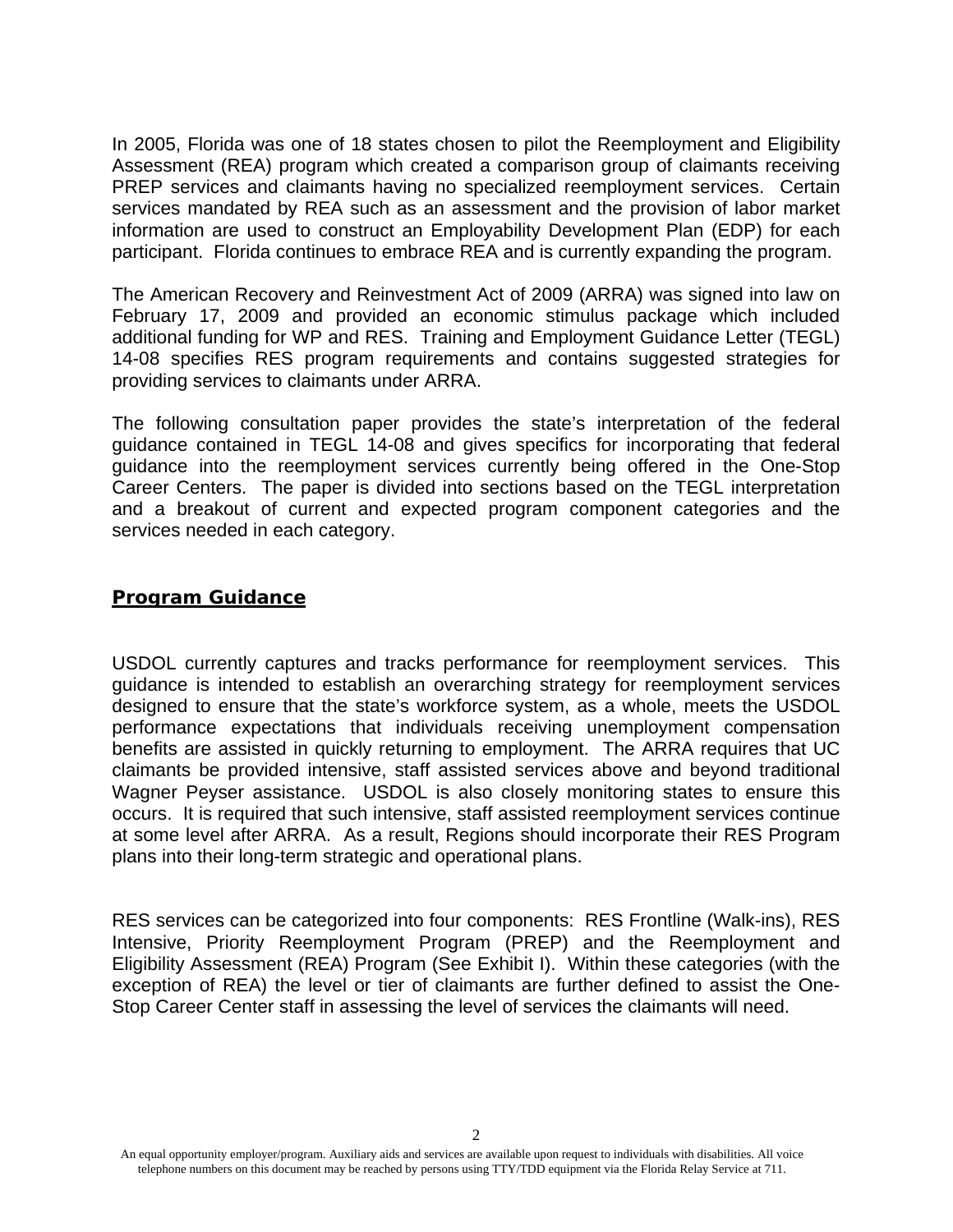



With additional staff acquired with the ARRA funds, the expectation is that there will be an increase in the number of claimants served, an increase in the number of staffassisted workforce services provided to such claimants or both. The process for reemployment services may include use of an assessment tool (Attachment F) that will allow a staff person to separate the claimants into categories for tiers of service (Attachment G – Tiers of Service Chart) which are based on federal guidelines.

At a minimum, each Region must:

- Develop a written RES plan (for both formula and ARRA funds).
- Incorporate strategies in the local RES plan to address Frontline Walk-Ins and RES Intensive customers (as defined above).
- Incorporate the Priority Reemployment Program (PREP) as part of the local RES strategy for the selection of the UC claimants targeted for RES and that for those selected, they receive, at a minimum, an assessment and orientation service.
- Incorporate in the local RES plan a strategy to ensure that 62.5 percent of the Region's ARRA Wagner Peyser Program funds are spent on reemployment services. (Some examples are: staffing and orientation and assessment tools.)

An equal opportunity employer/program. Auxiliary aids and services are available upon request to individuals with disabilities. All voice telephone numbers on this document may be reached by persons using TTY/TDD equipment via the Florida Relay Service at 711.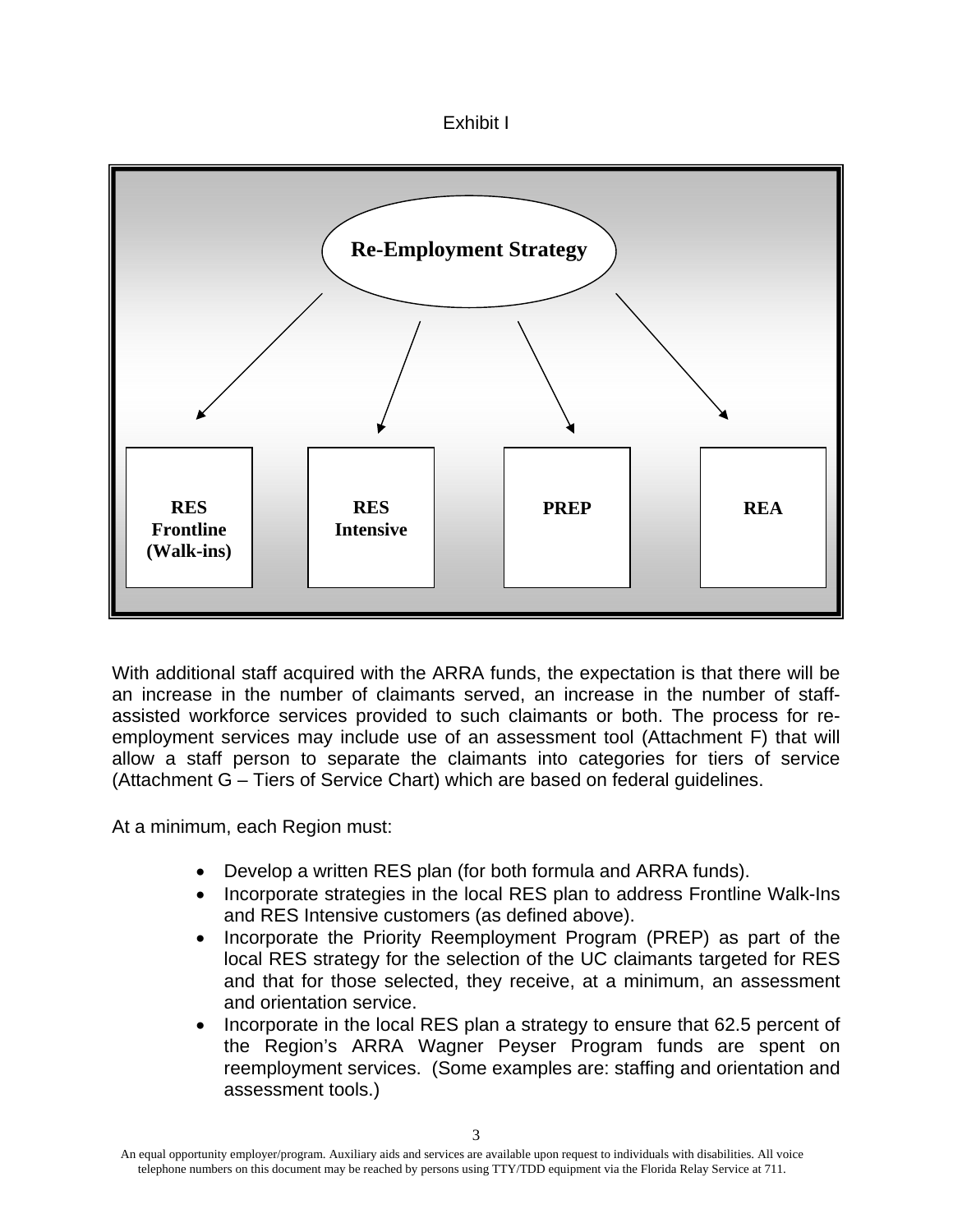If the Region is participating in the REA demonstration program then the plan must include how that program fits into the region's overall RES strategy.

Attachments are provided as a resource to the Region in developing its local plan and are not mandatory documents. Although the State's long term goal is to develop algorithms within the PREP system for each of the four customer tiers described, Regions may develop/establish their own approach to grouping claimants by assessing claimants various needs relative to unique local conditions. The locally defined claimant groups must be documented and described in the local plan. The guidance does not require that every UI claimant be served; it does require that the Region develop a plan for serving UI claimants with the goal to serve increased numbers of claimants and/or provide them with increased staff-assisted services. Although TEGL 14-08 focuses on UI claimants, Regions' local plans may also include reemployment services to other unemployed participants who are not UI claimants such as exhaustees. Regions should also coordinate with their Disability Navigator (if they have one) in developing their local plan relative to reemployment services for those claimants with disabilities.

Note: AWI plans to tag in EFM those claimants who are eligible and apply for Extended UC Benefits. (Such claimants will have already claimed benefits for up to 59 prior to applying for the additional 20 weeks available under Extended Benefits.) Regions should include in their local RES plan this group of claimants as one group to whom they provide intensive reemployment services.

Initially, RES participants served with funding under the ARRA will only be captured and tracked when a staff assisted service is provided and recorded. The long-term goal of the State, however, is to develop algorithms for each of the four customer tiers that would be identified within the state's PREP program as a way to further target those to be served and to facilitate the tracking and evaluation of outcomes for each customer tier.

An equal opportunity employer/program. Auxiliary aids and services are available upon request to individuals with disabilities. All voice telephone numbers on this document may be reached by persons using TTY/TDD equipment via the Florida Relay Service at 711.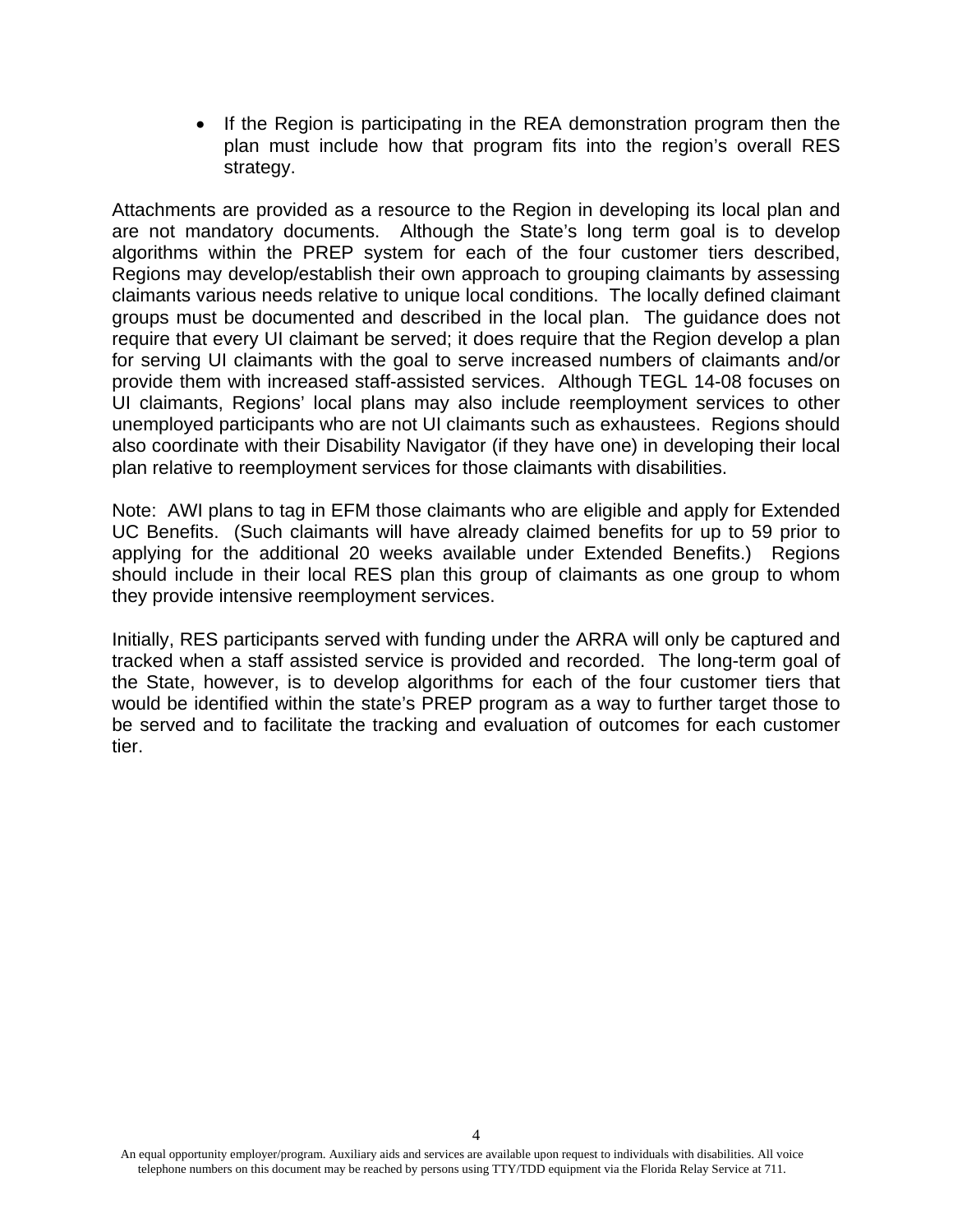The categories for tiers of service are described below.

# **Claimant Tiers**

# $\partial$  Tier I – Job Ready Claimant

 *The first tier will be those claimants who have a low likelihood of exhaustion of the claim and a short potential benefit duration.* These are usually seasonal or multiple job holders whose characteristics include multiple employers, relatively low level of wages, tenure, and education. These are the claimants that would be sent for immediate and intensive job search.

# $\partial$  Tier II – Claimant Needing Job Search Assistance

 *The second tier will be those claimants who have a high likelihood of*  **exhaustion and a long potential benefit duration.** This group consists of good job candidates but they may need job search assistance such as résumé writing, job search workshops, and labor market information. They may also require some counseling on the adjustment to accept a lower wage rate. This group is characterized by long tenure, very high education level, and high wages. These claimants have a strong attachment to the workforce but may not have looked for a job in a long time. The group would benefit most from job search assistance activities.

# $\partial$  Tier III – Claimants Needing Skills Training or Skills Transferability Analysis

 *The third tier will be those claimants who have a high likelihood of exhaustion but a short potential benefit duration.* They would tend to have a strong work history, but need additional skills to find employment. This group is characterized by relatively longer job tenure, lower wages, and lower education than the average claimant. This group would benefit most from a transferability of skills analysis and/or skills training.

### $\partial$  Tier IV - Claimant Needing Assessments, Intensive Services, and Training

 *The fourth tier will be those claimants who have a lower likelihood of exhaustion and a long potential benefit duration.* This group is likely to have other barriers that affect their ability to find and maintain employment in the region's labor market. They are characterized by low job tenure, high reserve wages, and

An equal opportunity employer/program. Auxiliary aids and services are available upon request to individuals with disabilities. All voice telephone numbers on this document may be reached by persons using TTY/TDD equipment via the Florida Relay Service at 711.